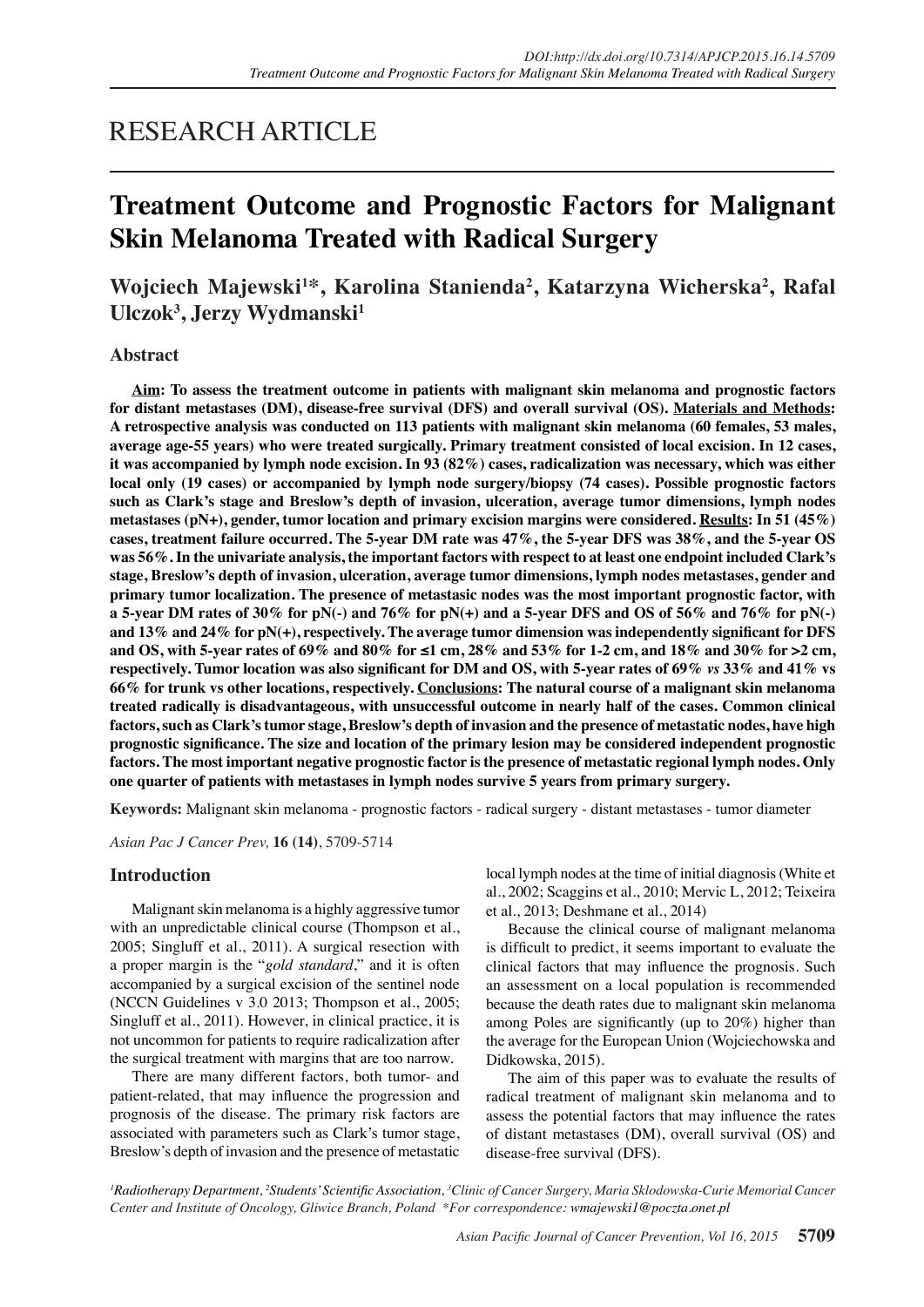### *Wojciech Majewski et al* **Materials and Methods**

The retrospective analysis encompasses patients with malignant skin melanoma who were referred to the treatment at the Institute of Oncology in Gliwice between 2008 and 2010. The majority (85%) of the patients had undergone a prior excision of the primary lesion at other health care centers. According to the recommendations, such surgeries had to be followed with a radicalization (NCCN Guidelines v 3.0, 2015). However, some of the patients were undergoing the entire treatment at the Institute. Patients who had been diagnosed with a local or regional recurrence were excluded from this analysis.

The study group consisted of 60 females and 53 males. All of the patients were in good general health (ECOG 0-1). The patients ranged in age from 18 to 82 years old, with an average of 55 years.

#### *The clinical characteristics of the study group are presented in Table 1.*

The following factors may have a significant influence on the occurrence of distant metastases, disease-free survival and overall survival and were thus included in the analysis: the patients' gender, location of the primary tumor site (extremities, trunk, head and neck), the surgical margin of the primary surgery (positive or negative), Clark's tumor stage, Breslow's depth of invasion, average size of the primary tumor, ulceration of the tumor, and the presence of metastatic regional lymph nodes (pN0 *vs* pN+).

#### *Treatment*

In 101 cases, the primary treatment consisted of local excision without lymph node surgery. In the 12 remaining cases, the primary surgery was accompanied by a sentinel node biopsy or lymphadenectomy.

In 20 cases (18%), the primary surgery was considered to be sufficient. However, in the 93 remaining cases, the patients underwent some type of radicalization. In 19 cases (17%), a local radicalization was performed, and 4 of these patients also underwent a lymphadenectomy as the third stage. In remaining 74 cases (83%), lymphadenectomy was performed accompanied by a local radicalization.

The average period between the primary treatment and the radicalization was 2 months (from 0.1 to 4 months). In 90 (80%) cases, regional lymph node surgery was performed (sentinel node surgery or lymphadenectomy).

A histopathological examination of the tumor excised during the primary surgery allowed for an assessment of Clark's stage in 90% of the cases, Breslow's depth of invasion in 82% of the cases and presence of ulceration in 85% of the cases. An average diameter of the tumor (a+b/2) could be measured in 89% of the cases and was 1.7 cm (median: 1.3 cm; range: from 0.4 to 6 cm). In 10 cases (9%), the histopathological examination revealed involvement of the margins after the primary surgery. Metastases in regional lymph nodes (pN+) were discovered in 44 patients (39%).

Adjuvant radiotherapy was performed in 48 patients (30%). In most of these patients, the clinical target volume (CTV) included regional lymph nodes, which

was indicated in the case of lymph node involvement (pN+), In 5 cases, the CTV also included the tumor bed, and in 3 cases, the CTV included only the tumor bed. The radiotherapy was performed with 20 MV and 6 MV X photons, using 3D conformal or intensity modulated radiotherapy (IMRT) dynamic techniques. The elective volumes were irradiated with 60 Gy total dose (2 Gy per fraction). In case of an involved surgical margin after radicalization, the total dose was increased to approximately 66 Gy.

#### *Statistical analysis*

The statistical analysis of the selected groups was performed using a  $\chi^2$  test. The survival curves were obtained using the actuarial method from the date of the primary surgery. The study endpoints were overall survival (OS), disease-free survival (DFS) or distant metastases rate (DM). If information on the patient's status was missing, the endpoints were calculated to the date of the last examination of the patient or, as for the OS, to the date of the last information about the patient, which was obtained from the registries or general practitioner. A comparison between groups was performed using the log-rank test. The multivariate analysis, performed using

**Table 1. Selected Clinical Characteristics of the Study Group**

| Clinical feature                      | Number of patients $(\%)$ |
|---------------------------------------|---------------------------|
| Gender                                |                           |
| Males                                 | 53 (47%)                  |
| Females                               | 60(53%)                   |
| Location                              |                           |
| Extremities                           | 51 (45%)                  |
| Trunk                                 | 44 (39%)                  |
| Head and neck                         | 18 (16%)                  |
| Clark's tumor stage                   |                           |
| I                                     | 1(1%)                     |
| $\mathbf{I}$                          | 13 (11%)                  |
| Ш                                     | 47 (42%)                  |
| IV                                    | 30(26%)                   |
| V                                     | 11 (10%)                  |
| Unclassified                          | 11 (10%)                  |
| Breslow's depth of invasion (mm)      |                           |
| <0,75                                 | 4(4%)                     |
| $0,75-1,5$                            | 16 (14%)                  |
| $1,5-4,0$                             | 42 (37%)                  |
| >4                                    | 30 (27%)                  |
| Unclassified                          | 21 (18%)                  |
| Average diameter of a tumor           |                           |
| $\leq$ 1 cm                           | 40 (35%)                  |
| $1-2$ cm                              | 36 (32%)                  |
| $> 2$ cm                              | 24 (21%)                  |
| Unclassified                          | 13 (12%)                  |
| Surgical margin after primary surgery |                           |
| $(+)$                                 | $10(9\%)$                 |
| $(-)$                                 | 103 (91%)                 |
| The regional lymph nodes status       |                           |
| $pN(-)$                               | 69 (61%)                  |
| $pN(+)$                               | 44 (39%)                  |
| Tumor ulceration                      |                           |
| Absent                                | 53 (47%)                  |
| Present                               | 43 (38%)                  |
| Unclassified                          | 17 (15%)                  |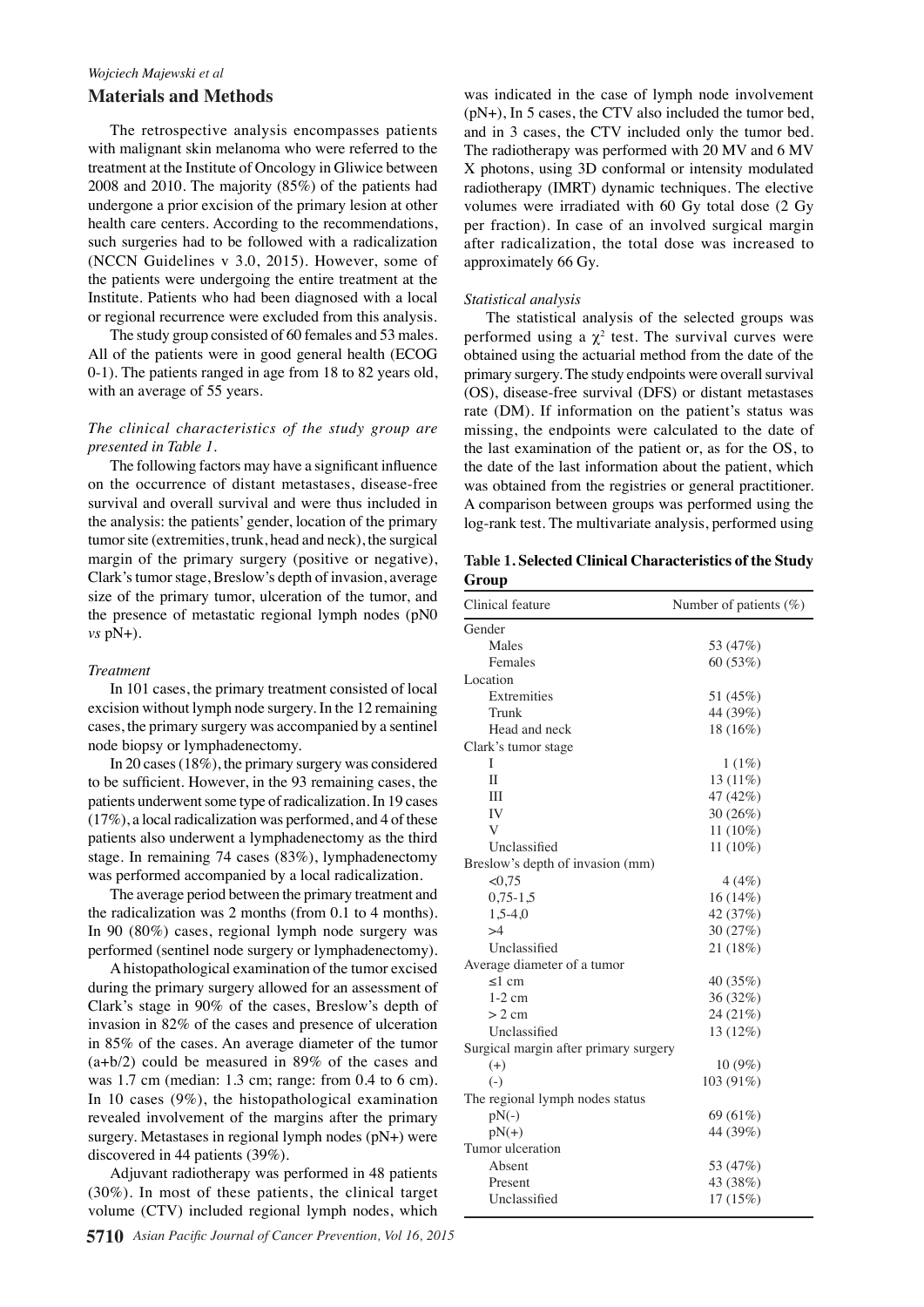the Cox's risk regression analysis, included the variables that achieved a statistical significance of at least p<0.1 in the univariate analysis. The hazard ratio (HR) calculated with that model represents the change of the risk of the event (distant metastases, treatment failure or death) with a change of an analyzed parameter.

# **Results**

The median follow-up was 57 months (range: 5-73 months). During that period, 57 patients (45%) experienced the following forms of treatment failure: local recurrence (13 cases, 11.5%), regional recurrence (17 cases, 15%), and distant metastases (40 cases, 35%). Of the 30 cases with local or regional recurrence, isolated local recurrence occurred in 6 cases (5.3%), and isolated regional recurrence occurred in 5 cases (4.4%). Most (75%) of the distant metastases manifested themselves during the first two years after treatment completion.

The 3- and 5-year actuarial rates of DM in the study group were 35% and 47%, respectively. The 3- and 5-year DFS were 51% and 35%, respectively, and the 3- and 5-year OS were 67% and 56%, respectively. These results are presented in Figures 1 and 2.

In the next stage of the analysis, the effect of the clinical factors on the occurrence of distant metastases, disease-free survival and overall survival were evaluated. The results are presented in Tables 2 and 3.

The results of the treatment were worse in patients who had undergone adjuvant radiotherapy. A 5-year rate



**Figure 1. The Actuarial Incidence of Distant Metastases (DM)**



**Figure 2. The actuarial Overall Survival and Disease-Free Survival**

of distant metastases was 39% *vs* 72% (p=0.006), the disease-free survival was 21% *vs* 45% (p=0.034) and the overall survival was 32% *vs* 62% (p=0.008). However, the application of adjuvant radiotherapy was related to the presence of additional risk factors, such as a positive surgical margin and the presence of nodal metastases (pN+). Therefore, the effect of the adjuvant radiotherapy could be reliably estimated only in the multivariate analysis.

Among the group of patients with lymph node metastases, the present analysis did not reveal detailed features related to the prognosis. The number of metastatic nodes, the extracapsular infiltration, and the ratio of metastatic to resected nodes were all not related to DM, DFS or OS in the study group.



**Figure 4. The Overall and Disease-Free Survival with respect to the involvement of regional lymph nodes**

**Table 2. The Influence of the Selected Factors on the Occurrence of Distant Metastases**

| Factor                           | 5-Year Distant Metastases Rate | P Value |
|----------------------------------|--------------------------------|---------|
| Gender                           |                                | 0.09    |
| Female                           | 35%                            |         |
| Male                             | 60%                            |         |
| Location                         |                                | 0.04    |
| Extremities                      | 29%                            |         |
| Trunk                            | 69%                            |         |
| Head And Neck                    | 40%                            |         |
| Primary Surgery Margin           |                                | 0.22    |
| $(-)$                            | 44%                            |         |
| $(+)$                            | 67%                            |         |
| Clark's Tumor Stage              |                                | 0.008   |
| $I-III$                          | 35%                            |         |
| IV-V                             | 60%                            |         |
| Breslow's Depth Of Invasion      |                                | 0.004   |
| $<$ 1.5 mm                       | 19%                            |         |
| $1.5-4$ mm                       | 42%                            |         |
| $>4$ mm                          | 72%                            |         |
|                                  | Average Diameter Of The Tumor1 | 0.02    |
| $\leq 1$ cm                      | 28%                            |         |
| $1-2$ cm                         | 58%                            |         |
| $>2$ cm                          | 64%                            |         |
| Regional Lymph Nodes Involvement | 0.000                          |         |
| $pN(-)$                          | 30%                            |         |
| $pN (+)$                         | 76%                            |         |
| Tumor Ulceration                 |                                | 0.01    |
| Absent                           | 30%                            |         |
| Present                          | 58%                            |         |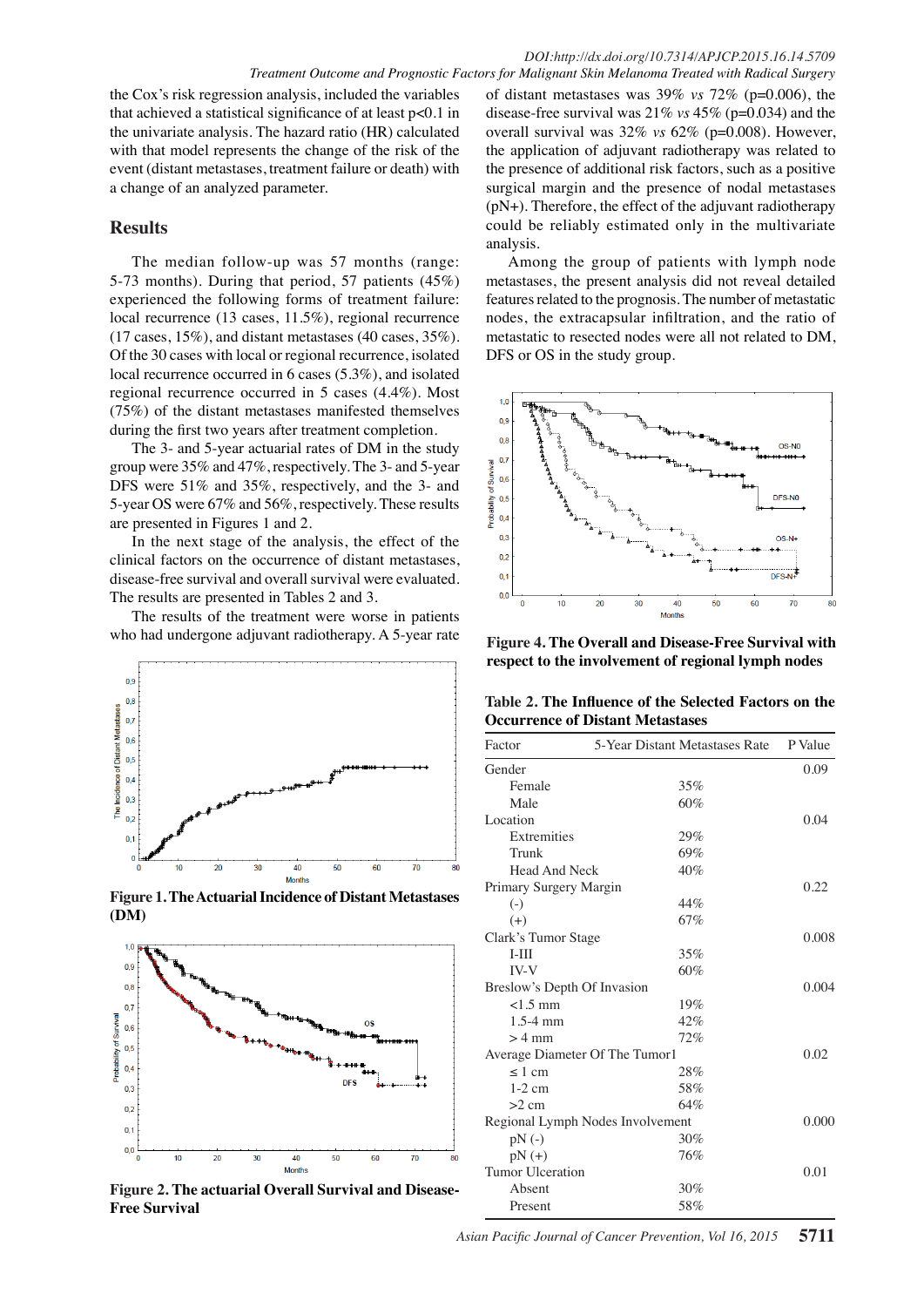*Wojciech Majewski et al*

| Factor                           | 5-Year DFS | P Value | 5-Year OS | P Value |
|----------------------------------|------------|---------|-----------|---------|
| Gender                           |            | 0.08    |           | 0.046   |
| Female                           | 50%        |         | 64%       |         |
| Male                             | 22%        |         | 46%       |         |
| Location                         |            | 0.16    |           | 0.051   |
| Extremities                      | 48%        |         | 67%       |         |
| Trunk                            | 26%        |         | 41%       |         |
| Head And Neck                    | 48%        |         | 65%       |         |
| Primary Surgery Margin           |            | 0.15    |           | 0.11    |
| Negative                         | 40%        |         | 60%       |         |
| Positive                         | 30%        |         | 30%       |         |
| Clark's Tumor Stage              |            | 0.015   |           | 0.004   |
| $I-III$                          | 49%        |         | 70%       |         |
| IV-V                             | 30%        |         | 40%       |         |
| Breslow's Depth Of Invasion      |            | 0.005   |           | 0.002   |
| $< 1.5$ mm                       | 73%        |         | 85%       |         |
| $1.5 - 4$ mm                     | 52%        |         | 62%       |         |
| $>4$ mm                          | 20%        |         | 35%       |         |
| Average Diameter Of The Tumor    |            | 0.000   |           | 0.002   |
| $\leq$ 1 cm                      | 69%        |         | 80%       |         |
| $1-2$ cm                         | 28%        |         | 53%       |         |
| $>2$ cm                          | 18%        |         | 30%       |         |
| Regional Lymph Nodes Involvement |            | 0.000   |           | 0.000   |
| $pN(-)$                          | 56%        |         | 76%       |         |
| $pN (+)$                         | 13%        |         | 24%       |         |
| <b>Tumor Ulceration</b>          |            | 0.048   |           | 0.06    |
| Absent                           | 53%        |         | 68%       |         |
| Present                          | 37%        |         | 49%       |         |



**Figure 3. The Incidence of Distant Metastases with Respect to the Involvement of Regional Lymph Nodes**

The factors that were included in the multivariate analysis were those that had achieved a statistical significance of at least p<0.1 in a univariate analysis. Additionally, the application of adjuvant radiotherapy was included. The most important factor that had an effect on all endpoints was the presence of nodal metastases (for DM, DFS and OS, respectively: HR=3.8 p=0.002, HR=4.0 p=0.000, HR=5.2 p=0.000). Additionally, the average diameter of the tumor was significant for OS and borderline for DFS with  $HR=1.9$ ,  $p=0.03$  and  $HR=1.7$ , p=0.06, respectively. The tumor location (trunk *vs* others) was significant for DM and OS, with HR=3.9, p=0.002 and HR=2.4, p=0.01, respectively. The remaining factors were not independently related to the prognosis in the multivariate analysis. The incidence of the DM, OS and

DFS curves with regard to the most important prognostic factor (metastases in lymph nodes) is illustrated in Figures 3 and 4.

#### **Discussion**

Of note, in the group of patients with malignant skin melanoma who underwent a radical treatment, the lesion was diagnosed mostly at an intermediate or advanced stage. Additionally, regional lymph nodes metastases were detected in over 1/3 cases.

Our own and others observations also led to a hypothesis that diagnoses of malignant skin melanoma are not efficient and result in detection at an advanced stage [de Vries et al., 2003; Mackie et al., 2009; Gamisizkan et al., 2014). The deficiencies in the diagnostics led to a referral for radical treatment among patients in an advanced stage who had upfront worse prognosis.

Our own research and data from the literature suggest that males have a worse prognosis than do females, including the occurrence, morphologic characteristic of the primary lesion and overall survival (Scoggins et al., 2006; Lasithiotakis et al., 2008; de Vries et al., 2008). Among the probable causes of such results, one could list a more unfavorable natural history, late diagnosis because the first signs of the disease were ignored, or a greater level of sun-induced UV exposition with no UV filters (Scoggins et al., 2006; Lasithiotakis et al., 2008; de Vries et al., 2008; Micheli et al., 2009). The significance of the last probable cause emerges from the results of a study that indicated a correlation between sunbathing habits and the development of the tumor and prognosis for melanoma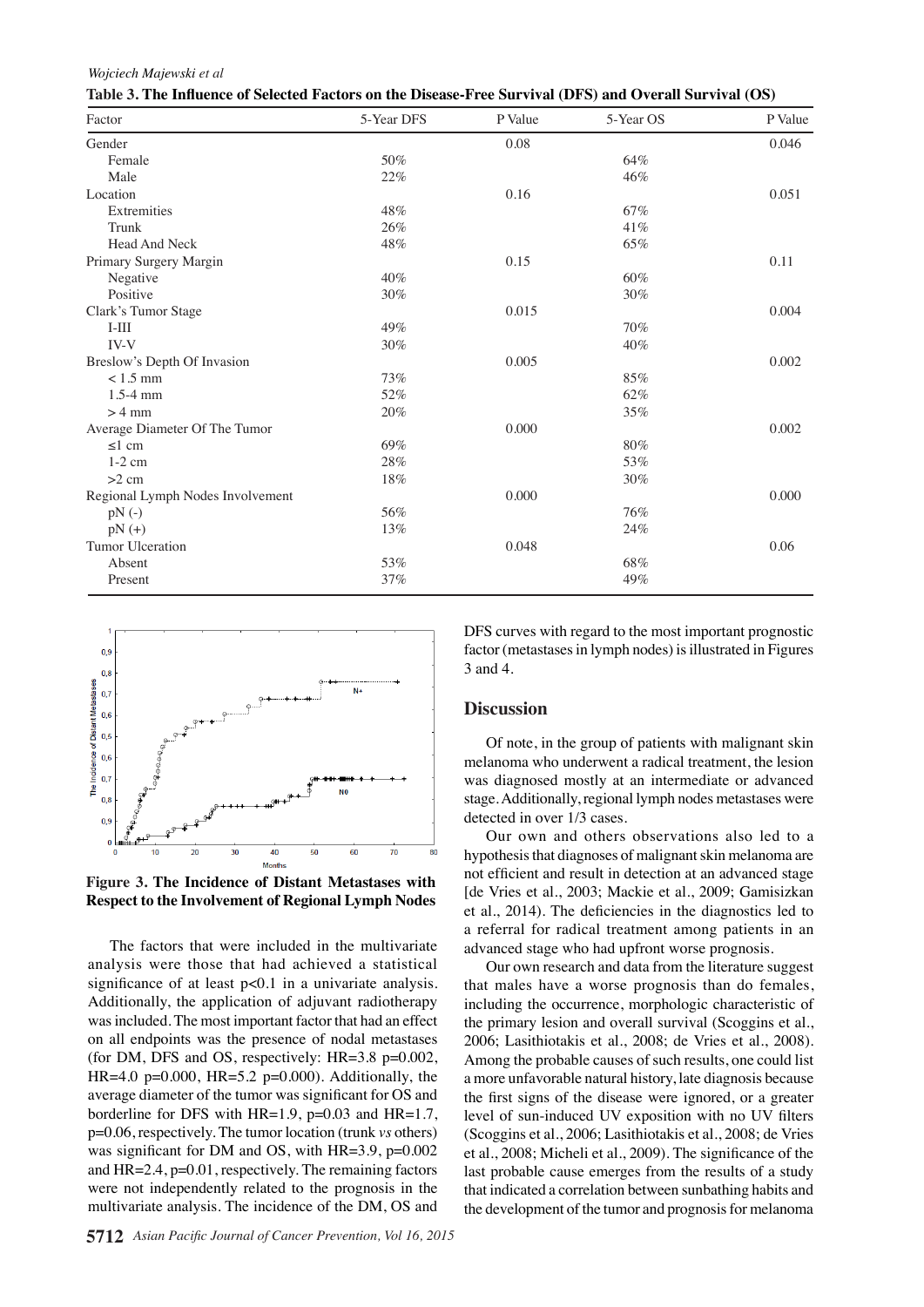#### *DOI:http://dx.doi.org/10.7314/APJCP.2015.16.14.5709 Treatment Outcome and Prognostic Factors for Malignant Skin Melanoma Treated with Radical Surgery*

patients (Berwick et al., 2005; Gandini et al., 2013).

Another observation concerns the location of the lesion. The results of the treatment are worse among patients with lesions located on their trunks. It is difficult to provide a single interpretation of this observation. However, because the observed trunk-located lesions were of a greater size than the ones located on extremities, neck or head, one possible explanation would be the greater difficulty in observing the appearance and progression of a lesion by the patients themselves. This may be particularly important with lesions located in non-exposed parts of the body and may be related to a tendency to ignore such lesions. Our own observation has been confirmed by other authors (Garbe et al., 1995). However, it is also possible that worse prognosis for trunk-located tumors may be caused by different biological and clinical features related to tumor location, such as more diversified lymphatic drainage from the trunk. In contrast, other authors have reported worse prognosis for lesions on the extremities than on the trunk (Morton et al., 1991).

The size of the primary tumor has been related to worse prognosis, which has been assessed and confirmed by other authors (Callery et al. 1982; Mervick, 2012; Deshmane et al., 2014). However, this factor is not included in the commonly used classification systems. It is worth emphasizing that the prognostic relevance of the diameter of the tumor was an independent factor in the multivariate analysis. From the biological perspective, the size of the tumor is related to its volume and, thus, to the number of clonogenic cells. This leads to the increased risk of gaining a more aggressive phenotype by tumor cells and, eventually, to a lower TCP (tumor-control probability) ratio (Bentzen, 1996). Therefore, it seems that the diameter of the primary tumor should be considered during the treatment planning phase.

The factor with the most negative prognostic relevance is the presence of metastases in regional lymph nodes. Patients with metastatic nodes are characterized by a 5-year OS ratio of only approximately 25%, which is three-fold worse than in patients without metastatic nodes. This result suggests that there is a need for more efficient treatment methods for node-positive melanoma patients. Because the predominant cause of treatment failure is distant metastases, the research should focus on a systemic adjuvant treatment. Our own results on that issue are in accordance with the results obtained by other authors, who have indicated that the presence of metastatic nodes is a strong unfavorable prognostic factor (Callery et al., 1982; Garbe et al., 1995; Barnhill et al., 1996; White et al., 2002; Scaggins et al., 2010; Mervic, 2012; Teixeira et al., 2013; Deshmane et al., 2014). We were not able to reveal any detailed features that characterize nodal metastases and are potentially related to prognosis (e.g., node size, extracapsular extension, ratio of number of metastatic to resected nodes). These parameters are often considered important prognostic factors (Callery et al., 1982; Morton et al., 1991; Deshmane et al., 2014), and they have a predictive value by defining the indications for adjuvant radiotherapy (Garbe et al., 1995; Dummer et al. 2012). The present results on that topic might have been caused by a relatively small sample size and the retrospective character

of the research. However, even under these circumstances, it was possible to detect many other relationships, which suggests that the study group was homogeneous.

According to some studies, the depth of invasion (thickness) of the tumor may be the most important prognostic factor (Garbe et al., 1995). Other analyses have included the thickness of a tumor, patients' gender, and location of a lesion, and they revealed that these factors significantly influence the prognosis (Callery et al., 1982, Morton et al., 1991; White et al., 2002; Mervic, 2012; Deshmane et al., 2014). The results of this study confirm the relevance of these factors. However, the presence of metastatic lymph nodes seems to be the most negative prognostic factor. It should be noted that the presence of metastatic nodes is not a cause of this worse prognosis itself but is a manifestation of the high metastatic potential of the tumor and its biological aggressiveness. This view is confirmed by dominant cause of treatment failure being: distant metastases (White et al., 2002; Deshmane et al., 2014) and the lack of a clear improvement in overall survival among patients who underwent elective lymphadenectomy or radiotherapy (Lens et al., 2002; Burmeister et al., 2012). This finding suggests that in patients with advanced stages of the disease, even an aggressive locoregional therapy will likely have little influence on the treatment outcome. The weak point of the present analysis is that it does not include modern histopathological factors, such as the mitotic index; however, information on such factors was often lacking due to the retrospective character of the study.

It seems that despite social campaigns related to UV protection, the risks associated with high sunlight and solarium exposure and the significance of consulting every suspicious skin lesion with a physician, the population awareness of the problem is still insufficient (Gajda and Kaminska-Winciorek, 2014; Kaminska-Winciorek et al., 2015). Thus, preventing malignant skin melanoma should be of primary importance, which is augmented by the fact that the natural history of this disease is highly disadvantageous and the radical treatment is unsuccessful in nearly half of the patients.

In conclusion, the natural course of malignant skin melanoma is disadvantageous. Radical treatment is unsuccessful in nearly half of all cases. The common clinical factors, such as Clark's tumor stage, Breslow's depth of invasion and the presence of metastatic nodes, have a high prognostic significance that can be observed even in such small study group. The size and location of the primary lesion may be considered independent prognostic factors. The most important negative prognostic factor is the presence of metastatic regional lymph nodes. Only ¼ of patients with metastases in lymph nodes survive 5 years from the primary surgery.

# **References**

- Barnhill RL, Fine JA, Roush GA, Berwick M (1996). Predicting five-year outcome for patients with cutaneous melanoma in a population-based study. *Cancer*, **78**, 427-32
- Bentzen MS, Thames HD (1996). Tumor volume and local control probability: Clinical data and radiobiological